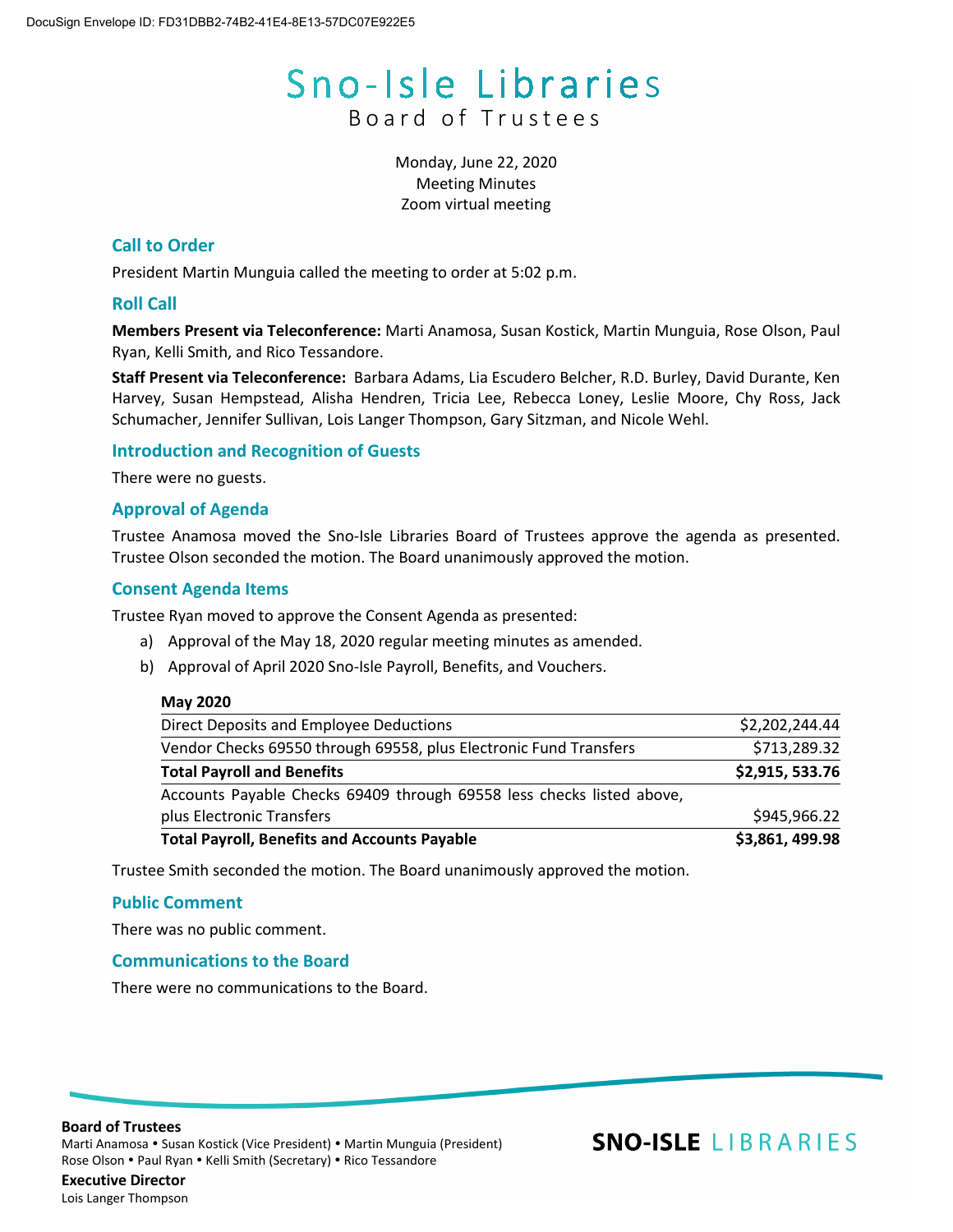# **Executive Director's Report**

#### **Meetings with elected officials and stakeholders**

Executive Director Thompson reported on the continuing updates Sno-Isle Libraries is providing to local and state elected officials.

Congressman Rick Larsen joined staff at the Mukilteo Library to learn more about and to assist with providing curbside pick-up for library customers.

# **Community events and board meetings**

# State capital grants applications

District Manager Chy Ross provided information on Washington State's *Library Capital Improvement Program*. The program allows libraries to apply for grants for library capital improvements. Sno-Isle Libraries has submitted applications for the Darrington, Lake Stevens, Langley, Lynnwood, and Mariner Libraries at a total of just over \$5 million.

# City of Lake Stevens RFP

Chy Ross also reported on the current status of the request for proposal (RFP) process with the City of Lake Stevens. The City issued an RFP regarding a civic center complex on the Chapel Hill properties owned by the city and Sno-Isle Libraries that would include city facilities. A review of the submitted proposals is currently underway.

# **Planning and offering services in a pandemic**

Public Services Director David Durante reported on the following library work and collaborations:

# Sno-Isle @ work for you

- Reengineering the Summer Reading program.
- Worker retraining cohort Remote IT Help Desk certification.
	- $\circ$  Created to support community members who have lost their jobs due to COVID-19.
	- o Twenty community members have been selected.
	- o The library will fund two CompTIA A+ tests for each cohort member.
	- o Project featured in ULC newsletter.

# Curbside and returns update

- Curbside pick-up and drop-off returns available.
	- o Materials quarantined for 72 hours.
	- $\circ$  Social distancing between staff and community members is being maintained.
- Alternative services are being considered:
	- o Materials delivery.
	- o Books by mail.
	- o Remote holds pick up.

#### Summer Program Launch

Service Coordinator - Student Success Jennifer Sullivan presented the following information regarding the 2020 Summer Reading program:

- Summer Reading kicked off on June 15 and continues through August 31.
- The theme this year is "Dig Deeper: Read, Investigate, Discover".
- Participants receive a free book after reading 10 hours.
- For every additional 10 hours, participants may enter a drawing for a Popsicle party or for a \$50 gift card.

# SNO-ISLE LIBRARIES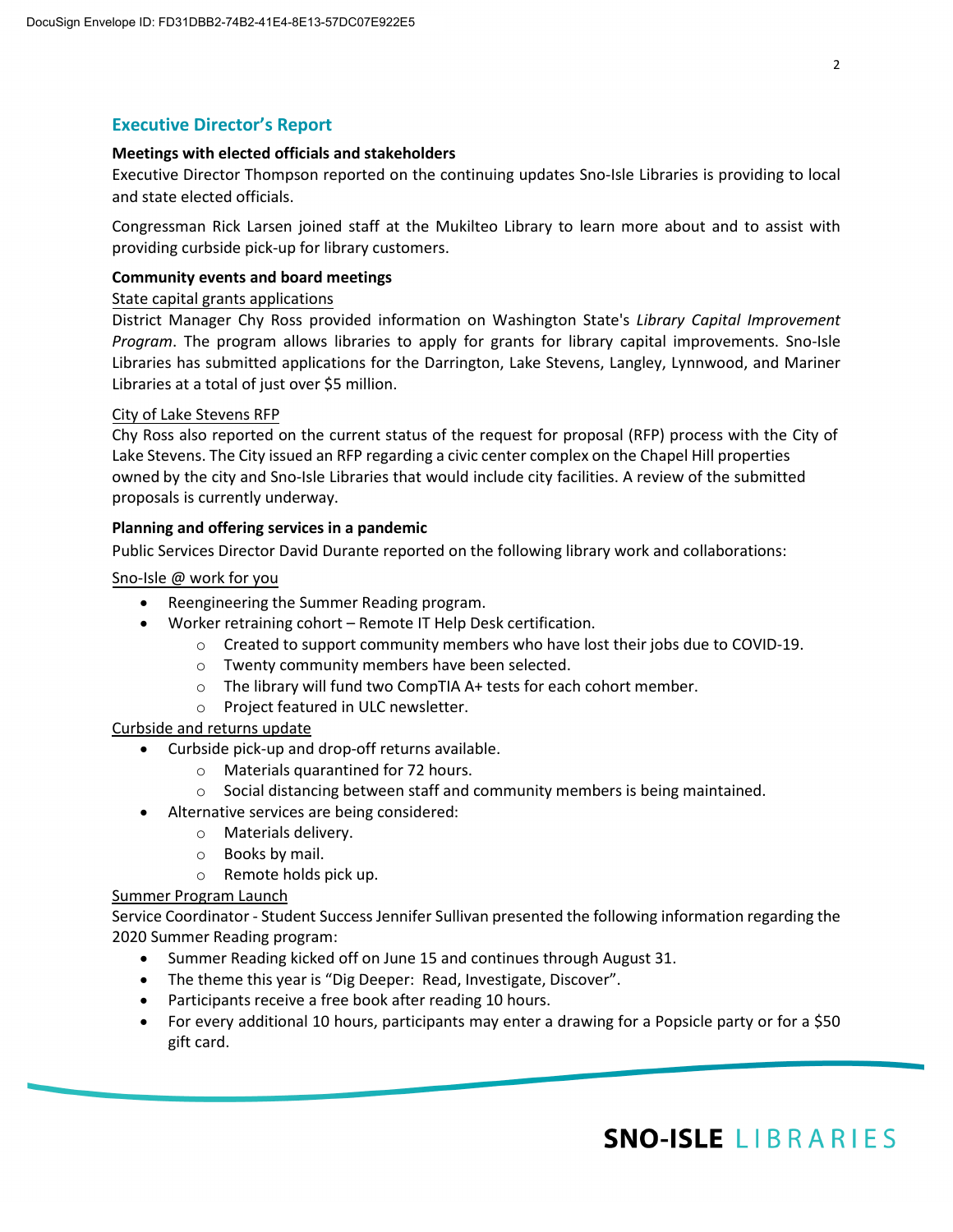The program prizes were funded by the Sno-Isle Libraries Foundation and the Sno-Isle Libraries Friends of the Library groups.

Jennifer noted that, after building closures in March, teams were quickly created to design ways for kids and teens to learn and discover throughout the summer.

The Summer Kick-Off Team has the following projects currently underway:

- Three Science Tellers Zoom meetings, open to 100 participants.
- A summer long community scavenger hunt.

The Summer Reading Live Team is currently working on the following projects:

• Moving local external presenters' programming online.

The Summer Shorts Team is currently working on the following projects:

- Weekly short video snippets that cover topics around art, science, math, technology, history, and culture.
- Digital escape rooms.

# **TEDxSnoIsleLibraries 2020**

Communications Director Ken Harvey provided the Board with an update on programming for TEDxSnoIsleLibraries 2020.

This year's TEDxSnoIsleLibraries theme is Quantum Connections.

Due to the COVID-19 pandemic TEDxSnoIsleLibraries will be presented virtually. The event will start in July and extend through August.

Sixteen speakers have been selected. There will be one speaker per event, with one to two events per week. The talks will be available online following the event.

This year's TEDxSnoIsleLibraries is sponsored by:

- Sno-Isle Libraries Foundation.
- Coastal Community Bank.
- Community Transit.
- OverDrive.
- Washington Energy Services.

#### **Financial update**

Revenues

- Property tax revenues continue to be affected by the extended property tax payment deadline of June 1. 2020 budget projections are expected to stabilize at the end of June.
- Timber taxes are comparable to last year.
- Interest income is expected to fall short of budget expectations this year due to economic conditions.
- Other income was nearly all attributable to an Rx rebate check.

#### Expenditures

- Materials purchasing is approximately 6% less than budget due to the inability to physically receive materials from March to June. Physical material purchases have since resumed.
- Expenditures are below budget as the result of reduced operations and services.

3

# **SNO-ISLE LIBRARIES**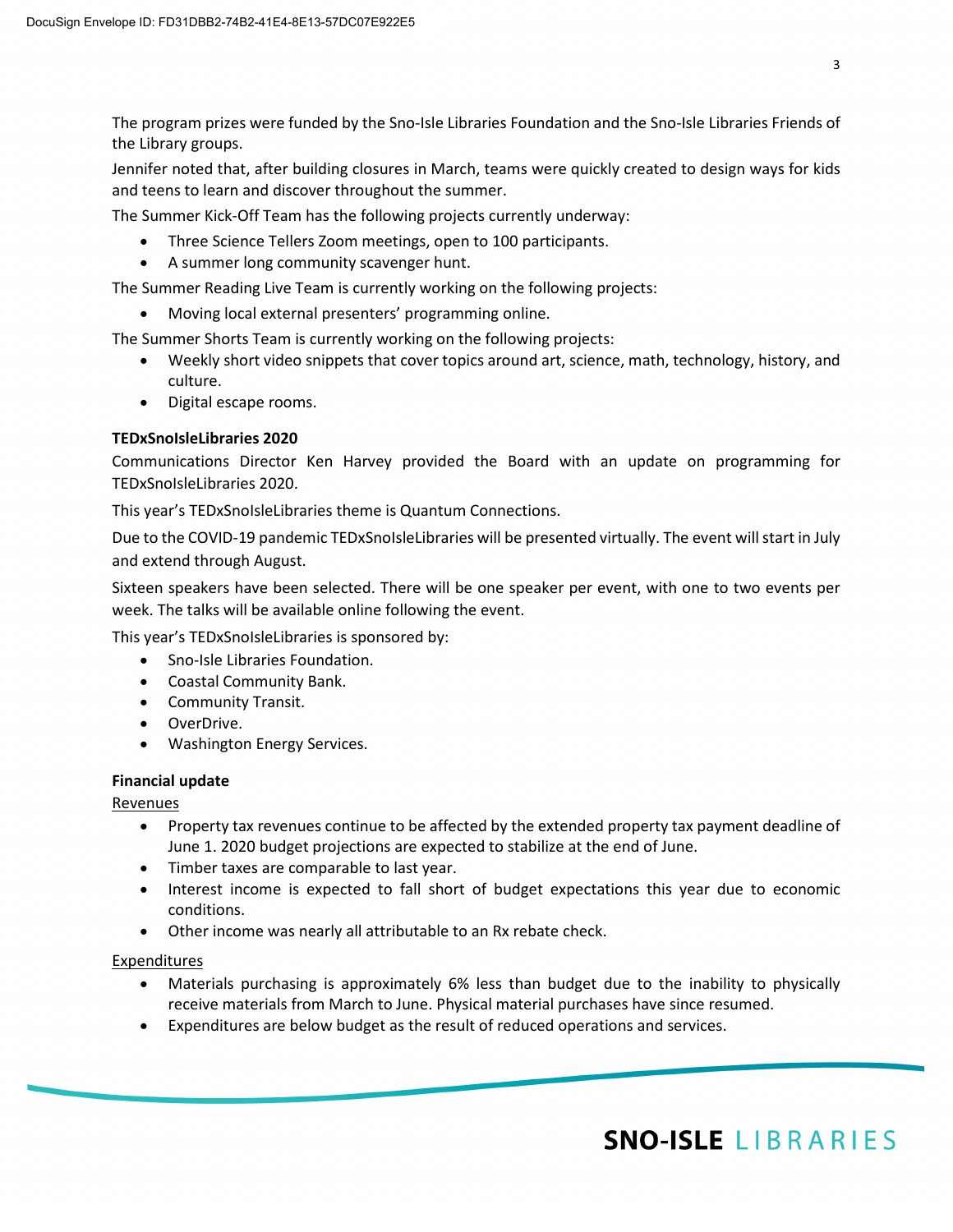# **Insurance**

Sno-Isle received insurance quotes from four companies and will proceed binding with Philadelphia Insurance.

# State Audit

Audit begins July 13 and includes the following:

- Financial statement audit for 2019.
- Accountability audit for two years 2018 and 2019.
- Monroe LCFA audit for two years 2018 and 2019.

Auditors expect to conclude their work by August 3.

President Munguia moved the Sno-Isle Libraries Board of Trustees waive the State Auditor entrance meeting. Trustee Anamosa seconded the motion. The Board unanimously approved.

# 2021 Budget – Strategic Direction

Budget work will begin ahead of the September proposal. Staff will consider economic uncertainties resulting from the COVID-19 pandemic.

Trustee Anamosa requested a special meeting dedicated to budget review by the Board.

President Munguia moved the Sno-Isle Libraries Board of Trustees hold a special meeting, at a date to be determined, to review the 2021 budget**.** Trustee Olson seconded the motion. The Board unanimously approved the motion.

# **Unfinished Business**

There was no unfinished business.

# **New Business**

#### **Board of Trustees policies**

Trustee Anamosa presented the following policies as reviewed by the Strategic Planning and Finance Committee:

- i) Donation Policy.
- ii) Strategic Alliances Policy.
- iii) Volunteer Policy

Trustee Kostick requested clarification on the Donation Policy in regards to the Sno-isle Libraries Foundation and gifts of real estate.

The Board requested the Strategic Planning and Finance Committee and staff review the Donation Policy for presentation at the July 27, 2020 board meeting.

Trustee Anamosa moved the Sno-Isle Libraries Board of Trustees approve the following policies as presented:

- i) Strategic Alliances Policy
- ii) Volunteer Policy

Trustee Tessandore seconded the motion. The Board unanimously approved the motion.

# **SNO-ISLE LIBRARIES**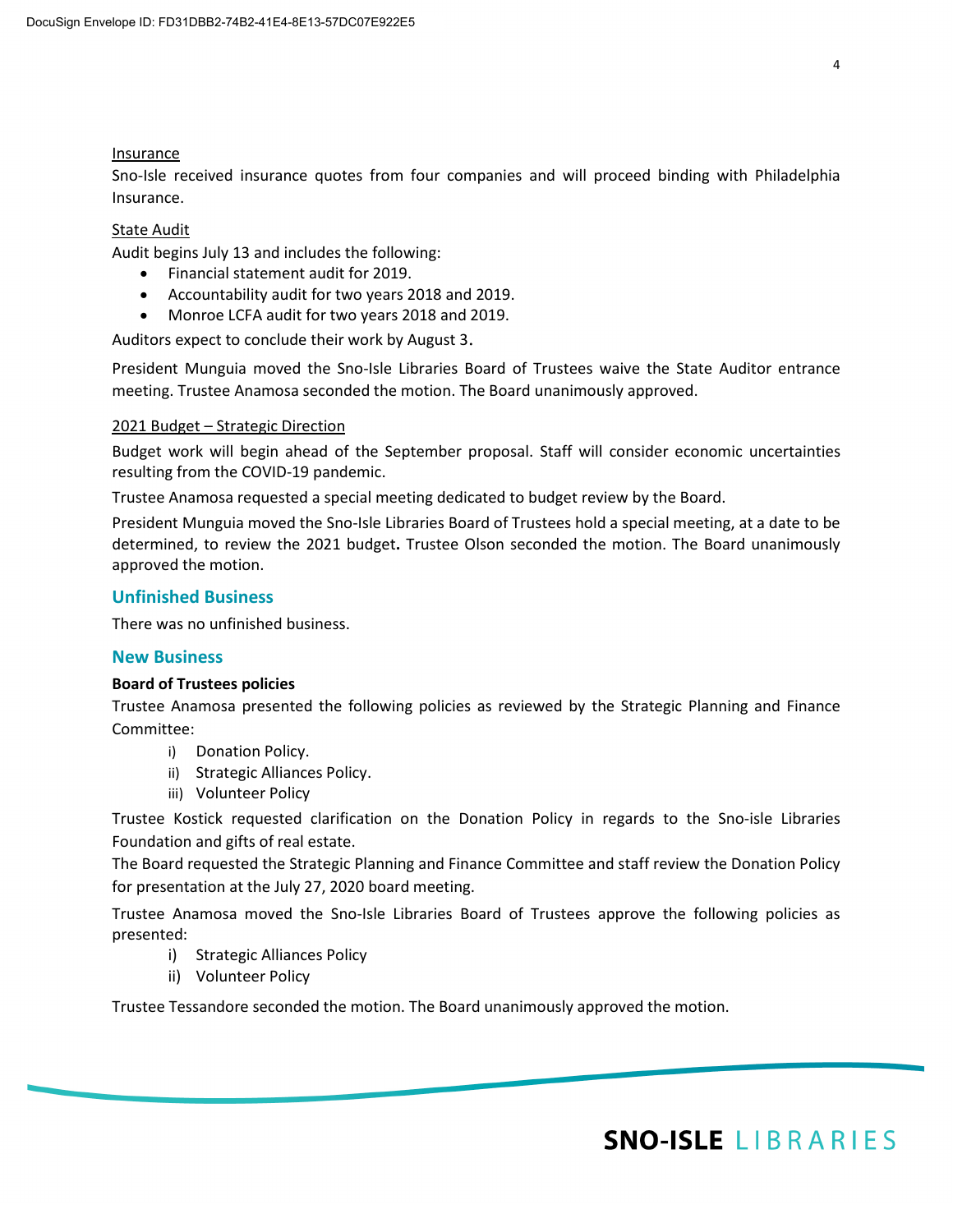# **President, Trustee Committees, and Foundation Representative Reports**

#### **President's report**

#### **Appointment of Trustee Nomination Committee**

President Munguia announced Trustee Smith and Trustee Tessandore have agreed to serve on the Nominating Committee. An additional committee member will be announced at the July 27, 2020 board meeting.

# **Foundation Board Representative**

Trustee Olson reported on the newly developed communications plan for the Sno-Isle Libraries Foundation.

Trustee Olson noted that board development is currently a focus for the Foundation Board.

Trustee Olson communicated the Foundation Board's appreciation to both the Trustees and to library staff for their work during the COVID-19 pandemic.

# **Announcements and Comments**

President Munguia expressed gratitude to the Board for their integrity, willingness to engage with library issues, policies, and initiatives.

President Munguia acknowledged the tumultuous nature of the first six months of 2020 including the recent events surrounding the death of George Floyd and the resurgence of the Black Lives Matter movement.

President Munguia expressed pride in being a member of the Sno-Isle Libraries Board of Trustees, and recognized Sno-Isle Libraries as an organization whose policies are moving to ensure racial equity and justice within the organization and support those values within our community.

Trustee Ryan thanked Executive Director Thompson for an email sent to the community regarding the recent event in Minnesota regarding the death of George Floyd.

As a member of law enforcement, Trustee Ryan noted being able to take part in a storytime at the Monroe Library, and recognized a recent storytime with the Lake Stevens chief of police at the Lake Stevens Library,

Trustee Ryan commented on the difficulty and challenge currently facing the nation, but noted that as an individual, being able to feel the community's support was reassuring.

Trustee Ryan thanked the Board for their support and for recognizing the importance of that partnership.

#### **Executive Session**

There was no executive session.

#### **Adjournment**

President Munguia adjourned the meeting at 6:59 p.m.